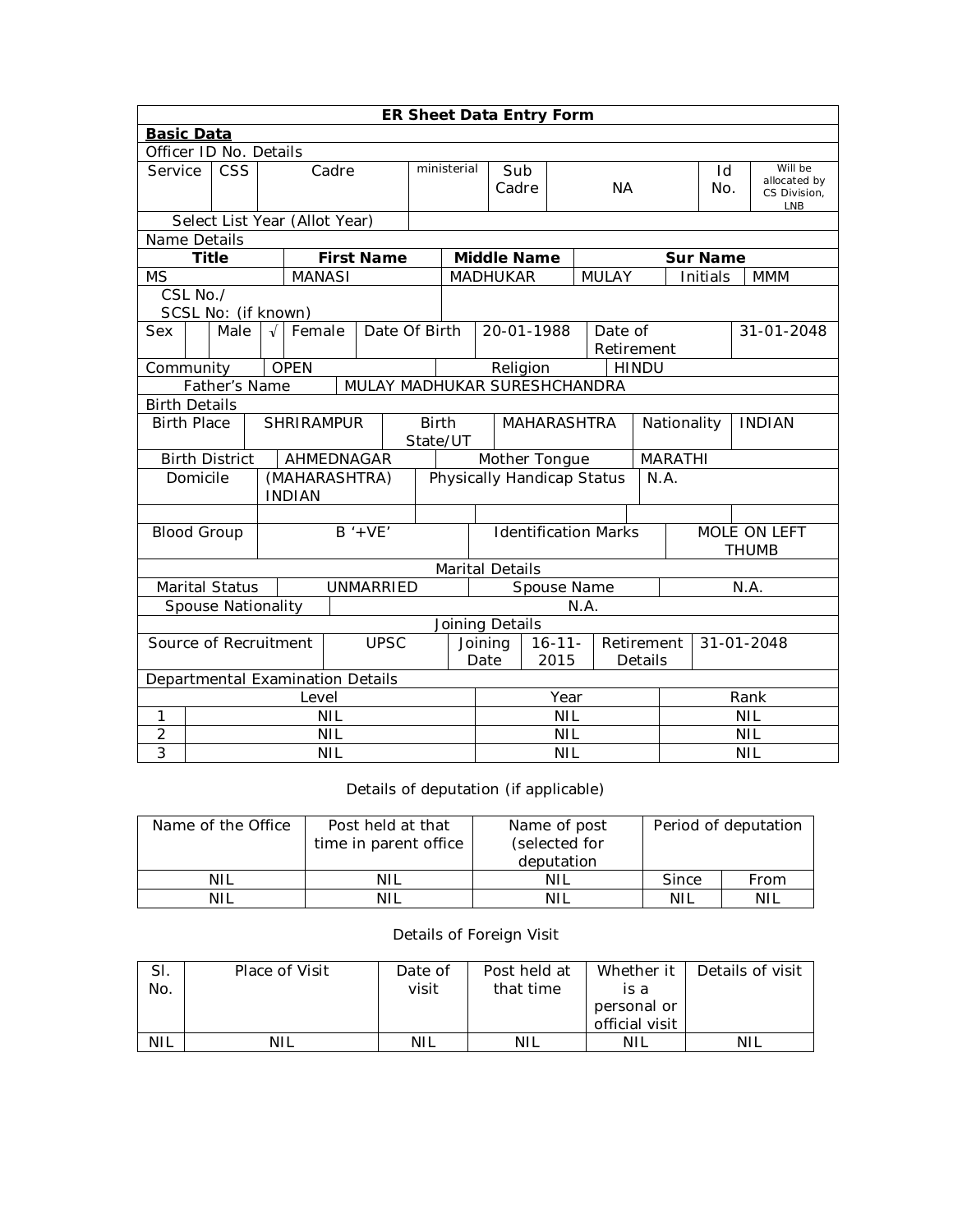| Transfer/Posting Detail (if applicable) |       |      |  |  |  |  |  |  |  |
|-----------------------------------------|-------|------|--|--|--|--|--|--|--|
| Period of posting<br>Place              |       |      |  |  |  |  |  |  |  |
|                                         | Since | From |  |  |  |  |  |  |  |
| <b>NIL</b>                              | NII   | NIL  |  |  |  |  |  |  |  |
| Remarks (if                             |       |      |  |  |  |  |  |  |  |
| any                                     |       |      |  |  |  |  |  |  |  |

| Language known                                                                                            |                |                |                              |                              |            |             |                                     |                  |                    |  |
|-----------------------------------------------------------------------------------------------------------|----------------|----------------|------------------------------|------------------------------|------------|-------------|-------------------------------------|------------------|--------------------|--|
|                                                                                                           |                |                |                              |                              | Read       |             | Write                               |                  | <b>Speak</b>       |  |
| Indian Language<br>Known                                                                                  | 1              |                | <b>MARATHI</b>               |                              | <b>YES</b> |             | <b>YES</b>                          |                  | <b>YES</b>         |  |
|                                                                                                           | $\overline{2}$ |                | <b>HINDI</b>                 |                              | <b>YES</b> |             | <b>YES</b>                          |                  | <b>YES</b>         |  |
| 3                                                                                                         |                | <b>ENGLISH</b> |                              |                              | <b>YES</b> |             | <b>YES</b>                          |                  | <b>YES</b>         |  |
|                                                                                                           |                |                |                              |                              |            |             |                                     |                  |                    |  |
|                                                                                                           |                |                |                              |                              |            |             |                                     |                  |                    |  |
| Foreign Languages 1                                                                                       |                |                | <b>NIL</b>                   |                              | <b>NIL</b> |             | <b>NIL</b>                          |                  | <b>NIL</b>         |  |
|                                                                                                           | 2              |                | NIL                          |                              | <b>NIL</b> |             | <b>NIL</b>                          |                  | <b>NIL</b>         |  |
|                                                                                                           | 3              |                | NIL                          |                              | <b>NIL</b> |             | <b>NIL</b>                          |                  | <b>NIL</b>         |  |
| Qualification (Use extra photocopy sheets for multi qualifications, experience, training, awards details) |                |                |                              |                              |            |             |                                     |                  |                    |  |
| Qualification                                                                                             |                |                |                              | Discipline                   |            |             |                                     |                  | Specialization 1   |  |
| <b>MSc PHYSICS</b>                                                                                        |                |                |                              | <b>SCIENCE</b>               |            |             |                                     |                  | NUCLEAR TECHNIQUES |  |
| Year                                                                                                      |                |                | Division                     |                              |            | CGPA        |                                     | Specialization 2 |                    |  |
| 2010                                                                                                      |                |                | <b>DISTINCTION</b>           | FIRST CLASS WITH<br>71.00    |            |             |                                     | <b>NIL</b>       |                    |  |
| Institution                                                                                               |                |                |                              | University                   |            | Place       |                                     | Country          |                    |  |
| UNIVERSITY OF PUNE                                                                                        |                |                | UNIVERSITY OF<br><b>PUNE</b> |                              |            | <b>PUNE</b> |                                     |                  | <b>INDIA</b>       |  |
| <b>Experience</b>                                                                                         |                |                |                              |                              |            |             |                                     |                  |                    |  |
| Type of Posting                                                                                           |                |                |                              | GROUP `B'                    |            |             |                                     |                  |                    |  |
|                                                                                                           |                |                |                              | RESEARCH ASSISTANT (SCIENCE) |            |             |                                     |                  |                    |  |
|                                                                                                           | Designation    |                |                              |                              |            |             |                                     |                  |                    |  |
|                                                                                                           | Ministry       |                |                              |                              |            |             |                                     |                  |                    |  |
|                                                                                                           |                |                |                              | MINISTRY OF WATER RESOURCES  |            |             |                                     |                  |                    |  |
|                                                                                                           | Office         |                |                              |                              |            |             | CWPRS, PUNE                         |                  |                    |  |
|                                                                                                           |                |                |                              |                              |            |             |                                     |                  |                    |  |
| <b>Experience Subject</b>                                                                                 |                |                |                              |                              |            |             | Period of Posting                   |                  |                    |  |
| Major                                                                                                     |                |                |                              | Minor                        |            |             | From                                |                  | To                 |  |
|                                                                                                           |                |                |                              |                              |            |             |                                     |                  |                    |  |
| Note:-Refer the Annexure to fill above Major, Minor Subjects and below given training subject<br>Training |                |                |                              |                              |            |             |                                     |                  |                    |  |
| Training Year<br><b>Training Name</b>                                                                     |                |                |                              |                              |            |             | Training Subject                    |                  |                    |  |
|                                                                                                           |                |                |                              |                              |            |             |                                     |                  |                    |  |
|                                                                                                           |                |                |                              | <b>Field Visit Country</b>   |            |             | Field Visit Place (within<br>India) |                  |                    |  |
|                                                                                                           |                |                |                              |                              |            |             |                                     |                  |                    |  |
| Sponsoring<br>Authority                                                                                   |                |                | Period of Training           |                              |            | Duration    |                                     | Result           |                    |  |
|                                                                                                           |                |                | From                         | To                           |            |             | in Weeks)                           |                  | Qualified          |  |
|                                                                                                           |                |                |                              |                              |            |             |                                     |                  | Not Qualified      |  |